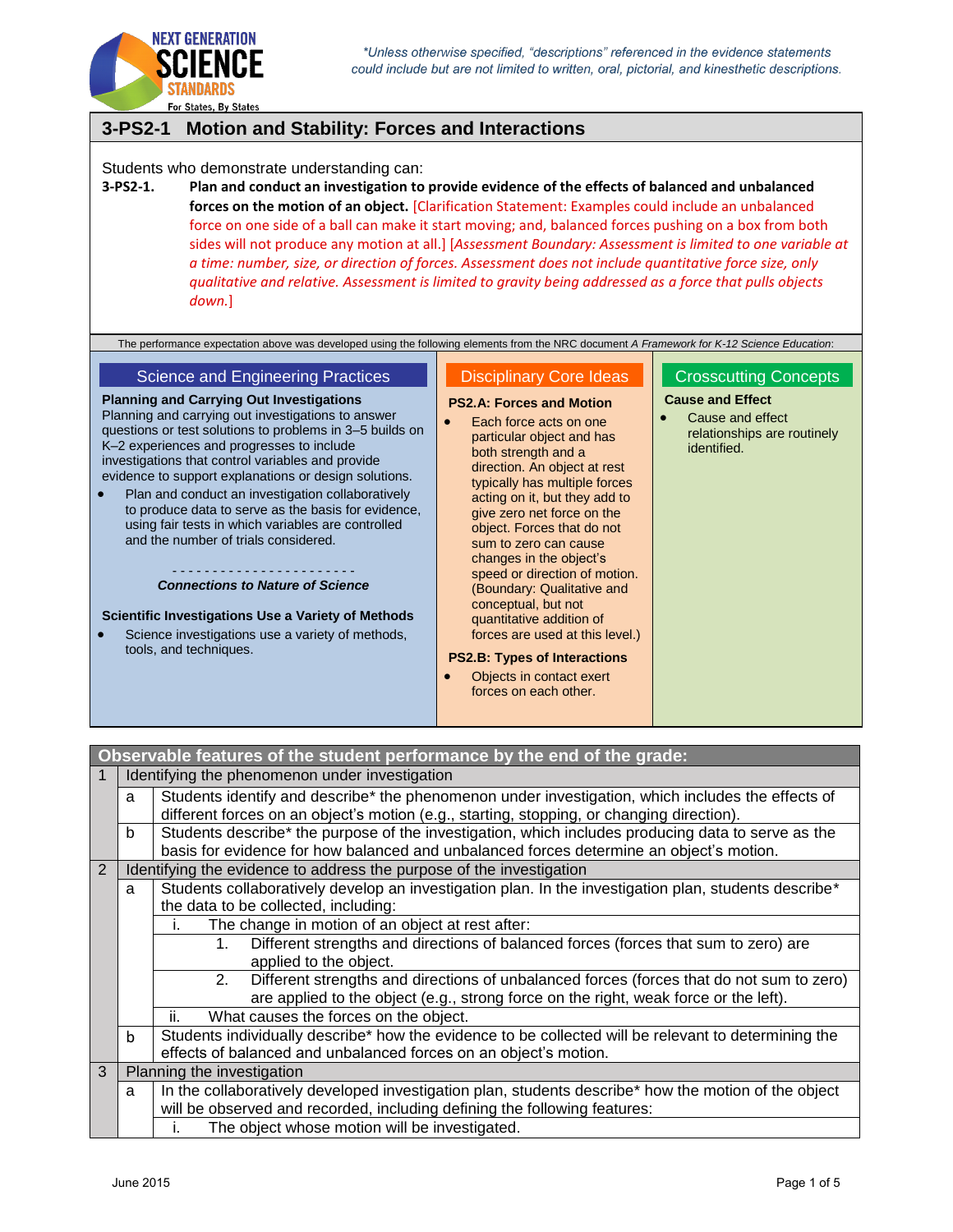|   |                                                                                                     | The objects in contact that exert forces on each other.<br>ii.                                         |  |  |  |  |  |
|---|-----------------------------------------------------------------------------------------------------|--------------------------------------------------------------------------------------------------------|--|--|--|--|--|
|   |                                                                                                     | Changing one variable at a time (e.g., control strength and vary the direction, or control<br>iii.     |  |  |  |  |  |
|   |                                                                                                     | direction and vary the strength).                                                                      |  |  |  |  |  |
|   | The number of trials that will be conducted in the investigation to produce sufficient data.<br>İV. |                                                                                                        |  |  |  |  |  |
|   | b                                                                                                   | Students individually describe* how their investigation plan will allow them to address the purpose of |  |  |  |  |  |
|   |                                                                                                     | the investigation.                                                                                     |  |  |  |  |  |
| 4 |                                                                                                     | Collecting the data                                                                                    |  |  |  |  |  |
|   | a                                                                                                   | Students collaboratively collect and record data according to the investigation plan they developed,   |  |  |  |  |  |
|   |                                                                                                     | including data from observations and/or measurements of:                                               |  |  |  |  |  |
|   |                                                                                                     | An object at rest and the identification of the forces acting on the object.                           |  |  |  |  |  |
|   |                                                                                                     | An object in motion and the identification of the forces acting on the object.<br>ii.                  |  |  |  |  |  |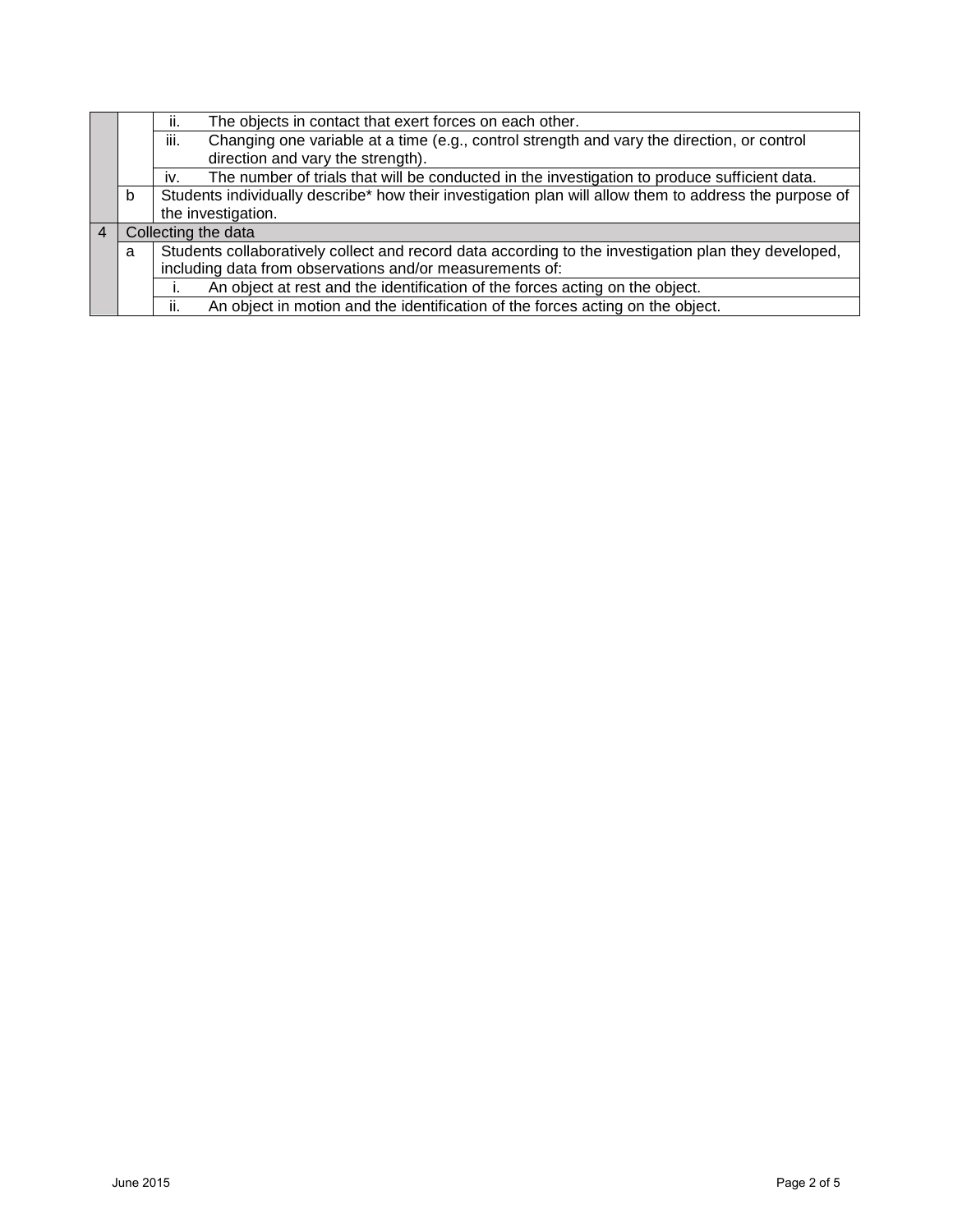# **3-PS2-2 Motion and Stability: Forces and Interactions**

### Students who demonstrate understanding can:

**3-PS2-2. Make observations and/or measurements of an object's motion to provide evidence that a pattern can be used to predict future motion.** [Clarification Statement: Examples of motion with a predictable pattern could include a child swinging in a swing, a ball rolling back and forth in a bowl, and two children on a see-saw.] [*Assessment Boundary: Assessment does not include technical terms such as period and frequency.*]

| The performance expectation above was developed using the following elements from the NRC document A Framework for K-12 Science Education: |                                                             |                                                        |  |  |
|--------------------------------------------------------------------------------------------------------------------------------------------|-------------------------------------------------------------|--------------------------------------------------------|--|--|
|                                                                                                                                            |                                                             |                                                        |  |  |
| Science and Engineering Practices                                                                                                          | <b>Disciplinary Core Ideas</b>                              | <b>Crosscutting Concepts</b>                           |  |  |
| <b>Planning and Carrying Out Investigations</b>                                                                                            | <b>PS2.A: Forces and Motion</b>                             | <b>Patterns</b>                                        |  |  |
| Planning and carrying out investigations to answer<br>questions or test solutions to problems in 3-5 builds                                | The patterns of an object's<br>motion in various situations | Patterns of change can be<br>used to make predictions. |  |  |

on K–2 experiences and progresses to include investigations that control variables and provide evidence to support explanations or design solutions.

 Make observations and/or measurements to produce data to serve as the basis for evidence for an explanation of a phenomenon or test a design solution.

#### - - - - - - - - - - - - - - - - - - - - - - - - - - - - - *Connections to Nature of Science*

**Science Knowledge is Based on Empirical Evidence**

 Science findings are based on recognizing patterns.

### motion in various situations can be observed and measured; when that past motion exhibits a regular pattern, future motion can be predicted from it. (Boundary: Technical terms, such as magnitude, velocity, momentum, and vector quantity, are not introduced at this level, but the concept that some quantities need both size and direction to be described is developed.)

used to make predictions.

**Observable features of the student performance by the end of the grade:** 1 | Identifying the phenomenon under investigation a From the given investigation plan, students identify and describe\* the phenomenon under investigation, which includes observable patterns in the motion of an object. b Students identify and describe\* the purpose of the investigation, which includes providing evidence for an explanation of the phenomenon that includes the idea that patterns of motion can be used to predict future motion of an object. 2 Identifying the evidence to address the purpose of the investigation a | Based on a given investigation plan, students identify and describe\* the data to be collected through observations and/or measurements, including data on the motion of the object as it repeats a pattern over time (e.g., a pendulum swinging, a ball moving on a curved track, a magnet repelling another magnet). b Students describe\* how the data will serve as evidence of a pattern in the motion of an object and how that pattern can be used to predict future motion. 3 | Planning the investigation  $a \mid$  From the given investigation plan, students identify and describe\* how the data will be collected, including how: i. The motion of the object will be observed and measured. ii. Evidence of a pattern in the motion of the object will be identified from the data on the motion of the object. iii. The pattern in the motion of the object can be used to predict future motion. 4 | Collecting the data a Students make observations and/or measurements of the motion of the object, according to the given investigation plan, to identify a pattern that can be used to predict future motion.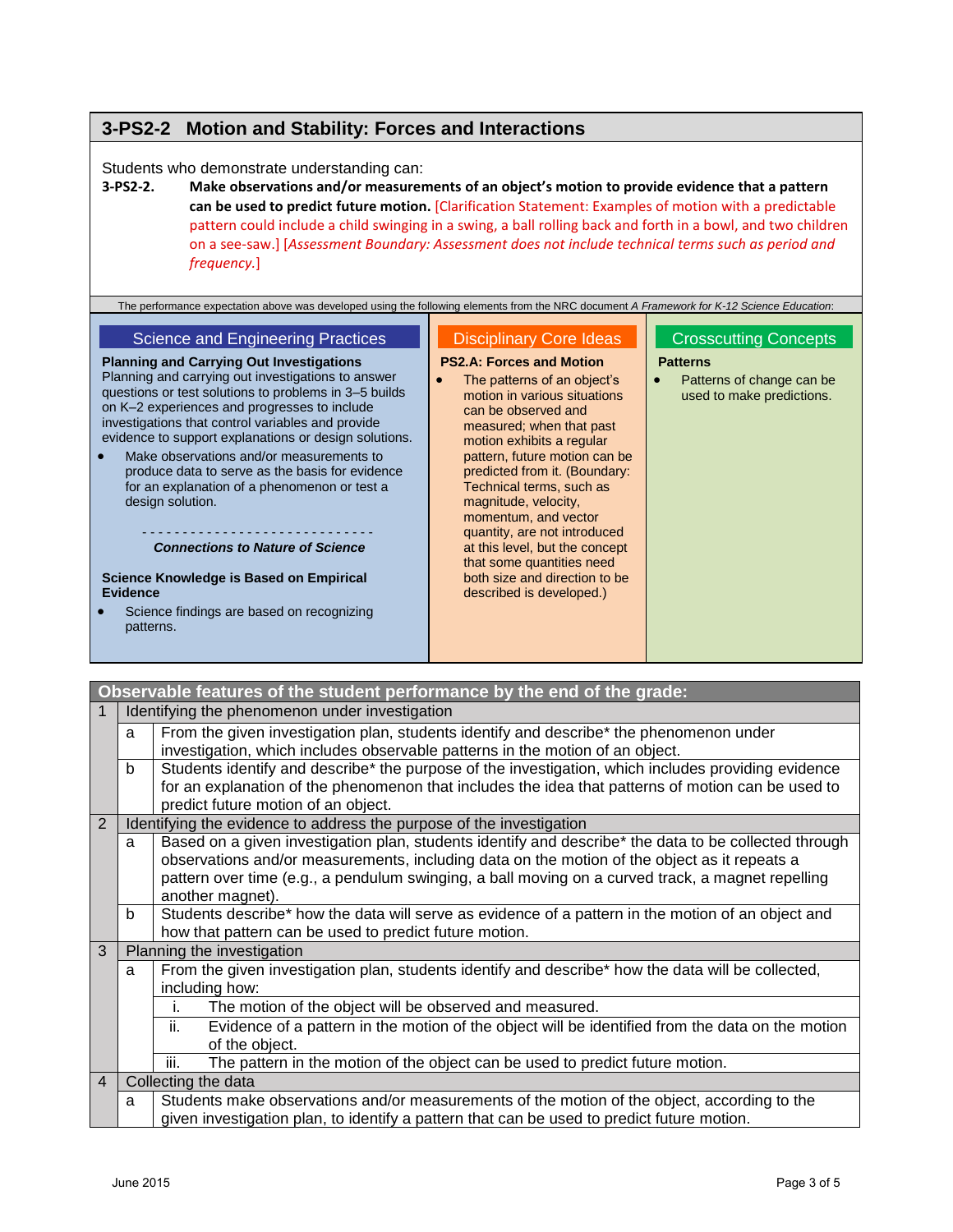## **3-PS2-3 Motion and Stability: Forces and Interactions**

### Students who demonstrate understanding can:

**3-PS2-3. Ask questions to determine cause and effect relationships of electric or magnetic interactions between two objects not in contact with each other.** [Clarification Statement: Examples of an electric force could include the force on hair from an electrically charged balloon and the electrical forces between a charged rod and pieces of paper; examples of a magnetic force could include the force between two permanent magnets, the force between an electromagnet and steel paperclips, and the force exerted by one magnet versus the force exerted by two magnets. Examples of cause and effect relationships could include how the distance between objects affects strength of the force and how the orientation of magnets affects the direction of the magnetic force.] [*Assessment Boundary: Assessment is limited to forces produced by objects that can be manipulated by students, and electrical interactions are limited to static electricity.*]

|  | The performance expectation above was developed using the following elements from the NRC document A Framework for K-12 Science Education: |  |  |  |  |
|--|--------------------------------------------------------------------------------------------------------------------------------------------|--|--|--|--|
|  |                                                                                                                                            |  |  |  |  |

| Science and Engineering Practices                                                                                                                                                                                                                                                                                                        | <b>Disciplinary Core Ideas</b>                                                                                                                                                                                                                                                                                                                                         | <b>Crosscutting Concepts</b>                                                                                                               |
|------------------------------------------------------------------------------------------------------------------------------------------------------------------------------------------------------------------------------------------------------------------------------------------------------------------------------------------|------------------------------------------------------------------------------------------------------------------------------------------------------------------------------------------------------------------------------------------------------------------------------------------------------------------------------------------------------------------------|--------------------------------------------------------------------------------------------------------------------------------------------|
| <b>Asking Questions and Defining</b><br><b>Problems</b><br>Asking questions and defining problems in<br>grades 3-5 builds on grades K-2<br>experiences and progresses to specifying<br>qualitative relationships.<br>Ask questions that can be investigated<br>$\bullet$<br>based on patterns such as cause and<br>effect relationships. | <b>PS2.B: Types of Interactions</b><br>Electric, and magnetic forces<br>between a pair of objects do not<br>require that the objects be in<br>contact. The sizes of the forces<br>in each situation depend on the<br>properties of the objects and<br>their distances apart and, for<br>forces between two magnets,<br>on their orientation relative to<br>each other. | <b>Cause and Effect</b><br>Cause and effect relationships are<br>$\bullet$<br>routinely identified, tested, and used<br>to explain change. |

|   | Observable features of the student performance by the end of the grade: |                                                                                                                                                                                                                                          |  |  |  |  |  |
|---|-------------------------------------------------------------------------|------------------------------------------------------------------------------------------------------------------------------------------------------------------------------------------------------------------------------------------|--|--|--|--|--|
|   | Addressing phenomena of the natural world                               |                                                                                                                                                                                                                                          |  |  |  |  |  |
|   | a                                                                       | Students ask questions that arise from observations of two objects not in contact with each other<br>interacting through electric or magnetic forces, the answers to which would clarify the cause-and-<br>effect relationships between: |  |  |  |  |  |
|   |                                                                         | The sizes of the forces on the two interacting objects due to the distance between the two<br>objects.                                                                                                                                   |  |  |  |  |  |
|   |                                                                         | The relative orientation of two magnets and whether the force between the magnets is<br>ii.<br>attractive or repulsive.                                                                                                                  |  |  |  |  |  |
|   |                                                                         | The presence of a magnet and the force the magnet exerts on other objects.<br>Ш.                                                                                                                                                         |  |  |  |  |  |
|   |                                                                         | Electrically charged objects and an electric force.<br>İV.                                                                                                                                                                               |  |  |  |  |  |
| 2 |                                                                         | Identifying the scientific nature of the question                                                                                                                                                                                        |  |  |  |  |  |
|   | a                                                                       | Students' questions can be investigated within the scope of the classroom.                                                                                                                                                               |  |  |  |  |  |